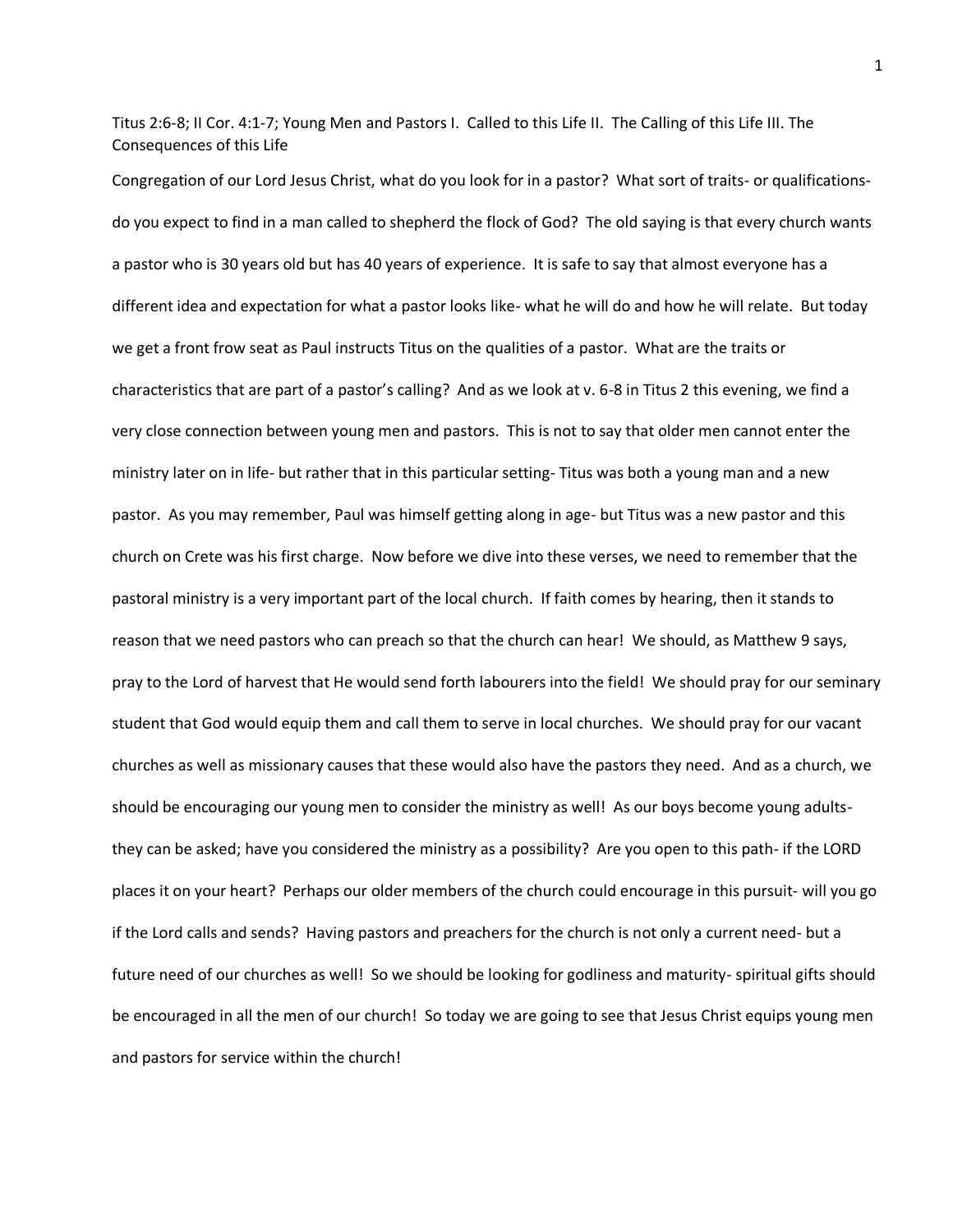## **I. Called to this Life**

In our first point, we see that the calling holiness is something that all men- and especially pastors- receive. V. 6 starts by referencing young men- younger men- men of youth. These men are not necessarily new to the faith- but they are not as seasoned as the older members. They are likely newly married or having young kids in the home. Just starting off in their careers- making choices for families like buying their first home and making their way in the world. But again, how should our young men see themselves? As sons of God- heirs to life eternal- part of the body of Christ! Not just a cog in the machine at their work- but their identity is found in Christ! They are young men of the church- part of this sacred assembly! And even if these men are never called to the gospel ministry, that is not to say that their life remains their own! No- in whatever work they do- they are to do it unto the LORD! These men will desire to mature- to serve the church in whatever capacity they can. Perhaps serving as future deacons and elders of the church. The book of Proverbs has a lot to say to these young men- about working hard and avoiding the adulterous woman. Listen to these words from Psalm 119:9- how shall the young man keep his way pure? By keeping it according to your Word. So whatever age you might be- or whatever work you are called to perform- the pursuit of godliness and spiritual maturity remains! As II Cor. 5:15 puts it, Jesus died for us so that those who live would not live for themselves, but for Him who died and rose again! We are all called to live for Jesus! But in v. 7, Paul seamlessly transitions to young pastors- specifically Titus himself. As a young man and pastor- Titus is being directly spoken to. Now what is the identity of Titus- and pastors in general? Well, the pastoral ministry is a special calling that some men receive- they are called by God and ordained to be messengers- ambassadors of the King! Now the work of pastors is much too large of a concept to cover in one point, but there are 2 aspects we will consider this evening. Paul in II Cor. gives a defense of his ministry and pastoral identity- as we read earlier in II Cor. 4. What we find here is very instructive- pastors are called clay pots- earthen vessels in II Cor. 4:7. The worth of the pastor is not found in himself- but in the treasures they carry inside! The treasure of the gospel is the great focus- not the man himself. So, pastors are but the humble means by which Jesus proclaims His glorious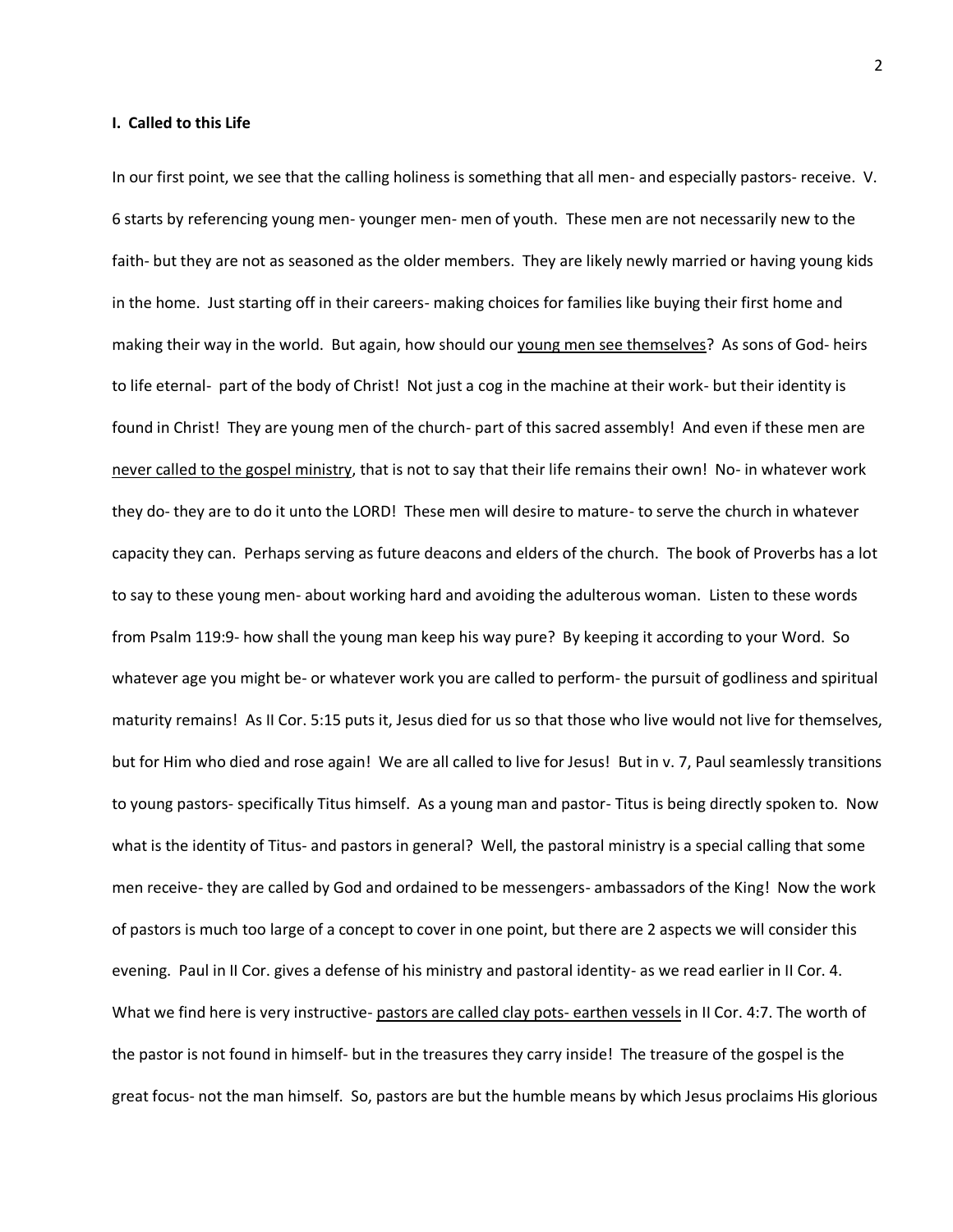riches! This fact needs to be clear- what make the feet of a pastor beautiful is that they are messengers of good new as Isaiah put it. Pastors proclaim the way of salvation! Believe on the Lord Jesus Christ and you will be saved- we do not preach ourselves but Christ crucified! Any confidence and confidence to preach is found in Christ alone! And the message that pastors are called to bring is this- the message of reconciliation. As found in II Cor. 5:20- the ministry of reconciliation. Go making His appeal through us. So pastors speak on the authority of God- the message of Christ- and the message is this- you all need to be reconciled to God! The only way that you can be at peace with God is if Jesus blood covers you- and by His hand you might be reconciled- restored to peace with God! That is the glorious message that pastors get to preach! So Titus is just a clay pot- an vessel of potter that has a noble purpose- to carry- to proclaim the riches of Jesus Christ!

## **II. The Calling of this Life**

Now that we have considered the identity of young men and pastors, in our next point we consider the calling of these men. So in v. 6 we find that these young men are called to display self-control! Your life will be well ordered- governed by God's word! Urge them- this is a strong word- a heavy admonition! Strongly encourage- almost demand this kind of life! Young men must learn self control! Self-control is important at every age- but if you do not learn to master your desires when you are young, it will only get harder as time goes on. So young men, learn when to say no. To have discernment- knowing when enough is enough. When it is time to turn off the TV, when it is time to say no to the extra portion or mug of beer- when it is time to leave work and spend time when with the family. Or as II Tim. 2:22 puts it, flee youthful lusts! Rather pursue righteousness! Learn to control your bodies- master your cravings. Be sober minded- once again the concept of clear thinking is evident. Learn to be moderate and balanced in your daily lives. And you, Titus, as a young man you must be a model of good works as v. 7 continues. To be a pattern for others to follow- honest in your actions and conduct. One of the sharpest rebukes that Jesus spoke was to the Pharisees- who spoke lofty things but their lives were inconsistent. Rather, a tree is known by their fruits! Good trees produce good fruits! As a leader of the church, pastors must model- setting an example for all to see. Kind and beneficial-

3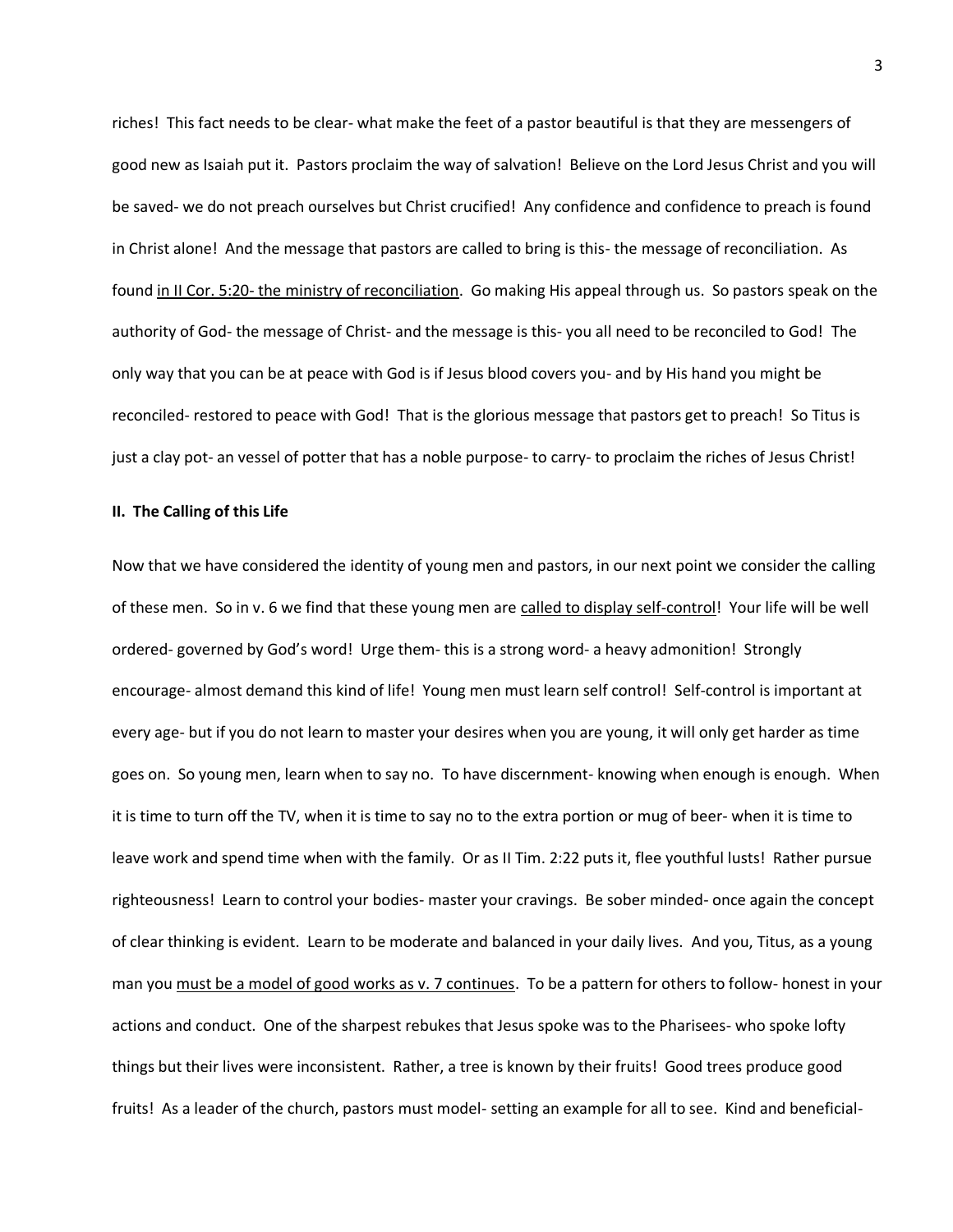praise worthy actions. One of the ways in which church members grow is by imitating their leaders- which is a humbling truth that leaders should ponder! So let our lives be such that warrant imitation- setting an example in all respects. This is one of the burdens of parents as well- you children will imitate you- both your good and your bad traits! But the good news is that we do not tell others to just follow me- but rather follow me because I am following Christ! As Paul states in I Cor. 11:1- be imitators of me, as I am of Christ! Next, as a teaching elder within the church, Titus is commanded to teach a specific way. Teach with integrity, dignity, and be sound in speech. Teaching with integrity means that his instruction will be honest and incorruptible. Teaching with dignity means that he will take this work seriously. Titus is dealing with weighty matters- so the teaching must no be made light of. It is a faithful pastor's desire to rightly handle God's word of truth! And his speech must be sound- again this word "sound" means whole and healthy. Able to build up and make mature- benefitting those who hear! Like a well balanced and nutritious diet, preaching is to bring the needed, spiritual food by which we, as a church, can grow into maturity. Preaching trains us for righteous and holy living- and that is why Titus needs to be faithful and diligent in this! Or as Timothy was instructed in in II Tim. 4- preach the Word- be ready in season and out of season. Reprove, rebuke, and exhort, with complete patience and teaching. We find a similar point in Titus 2:15- where preachers are to declare with authority- to exhort and rebuke. The authority in preaching is not found in the preacher- but in the sender- found in the message not the messenger! There is a two-fold action found in v. 15- exhort and rebuke. To exhort is to call someone to your side. It is almost like begging- a constant urging and pleading! This is a winsome encouragement- exhorting people to be reconciled to God because God is the fountain of all good! As it is often said, honey attracts more flies than vinegar! This is the positive aspect of preaching. But also rebukethis is to tell someone their faults. To convict- to chasten- to bring something hidden to light so that it might be exposed! Preaching the full council of God means that both heaven and hell are put on display! Eternal happiness for some and eternal pain for others! Exhort and rebuke with all authority.

## **III. The Consequences of this Life**